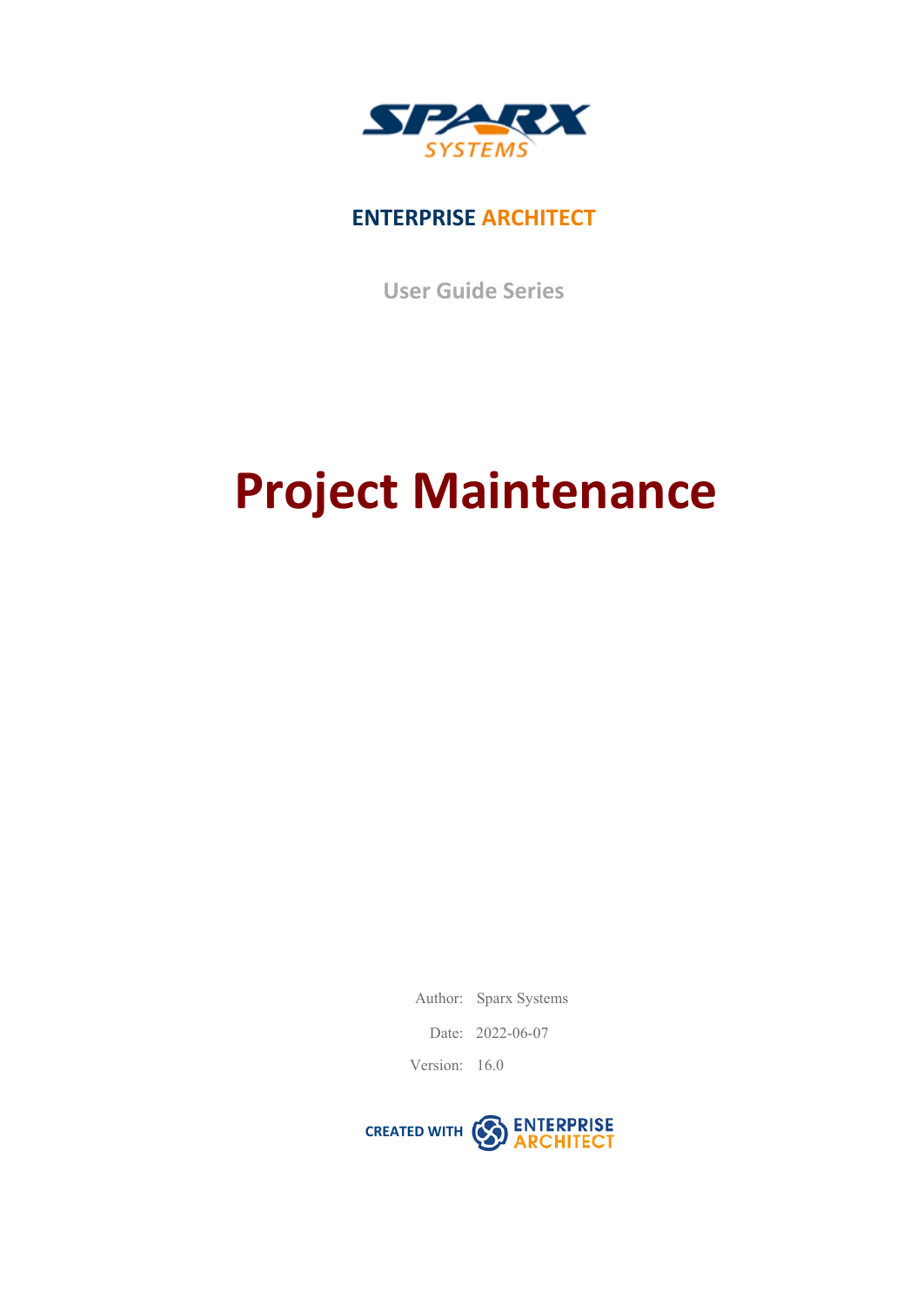# **Table of Contents**

| ct Maintenance               |  |
|------------------------------|--|
| <b>Maintenance Overview</b>  |  |
| Check Data Integrity         |  |
| <b>Reset Auto Increments</b> |  |
| rade a Project,              |  |
| Upgrade Replicas             |  |
| Run SQL Patches              |  |
| Rename a Project             |  |
|                              |  |
|                              |  |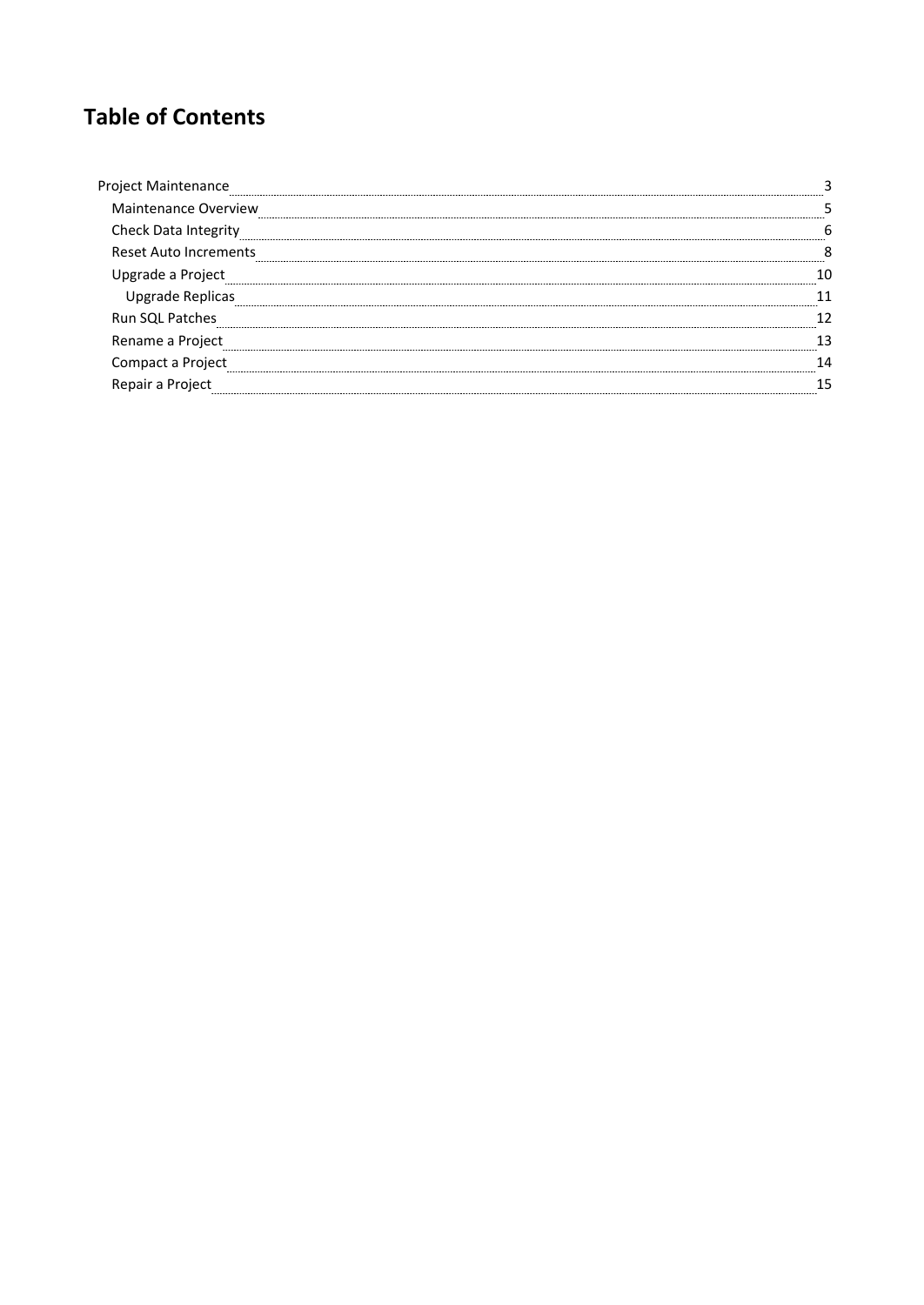# **Project Maintenance**



The repository is an important data store that must be maintained to ensure that it is running efficiently and that the information it contains has integrity. Enterprise Architect has built-in features that allow you to keep the repository in good health. These include tools to maintain the database itself, such as Repair and Compact functions (for file based repositories), and a series of tools to manage the data and models, such as model validation and data integrity checks. Reference data can be imported and exported from the repository, and can be shared between repositories, ensuring consistency. The Browser window allows repositories to be refactored easily by dragging and dropping Packages, elements, features and diagrams to new locations. The Discussion and Library features allow the model to be critically analyzed and reviewed.

# **Facilities**

| <b>Facility</b>                                         | <b>Detail</b>                                                                                                                                                                                                                                                                                  |
|---------------------------------------------------------|------------------------------------------------------------------------------------------------------------------------------------------------------------------------------------------------------------------------------------------------------------------------------------------------|
| Check the integrity of the<br>data in a project         | If you have a failed XMI import, network crash or other unforeseen event that could<br>disrupt the integrity of information in the model, it is recommended that you run a<br>Project Integrity Check.                                                                                         |
| Reset Auto Increment<br>Columns in Tables               | XML Import and Export can affect the table auto increment column values and<br>push them towards their maximum allowed value; you can re-sequence the columns<br>to avoid this problem.                                                                                                        |
| Upgrade an old project to<br>enable use of new features | The structure of Enterprise Architect project files is occasionally changed to<br>support more features; when this happens, existing project files must be upgraded<br>to the new format to ensure correct operation and to take advantage of all the new<br>features.                         |
| Rename a project                                        | If you want to rename an Enterprise Architect file-based project, you can do so<br>through Windows Explorer.                                                                                                                                                                                   |
| Compact a project                                       | As with many relational database products .EAP/.EAPX files do not physically<br>release allocated space after data is deleted, therefore from time to time it can be<br>beneficial to perform a 'compact', to reduce the physical size of the project file.                                    |
| Repair a project if it did not<br>close properly        | If a .EAP/.EAPX project has not been closed properly, such as during system or<br>network outages, it is possible that the project will reports inconsistencies errors the<br>next time it is opened. To resolve such issues a 'Repair' can be performed to correct<br>any potential problems. |

### **Notes**

· You can only rename, compact and repair models created as .EAP/.EAPX files with Enterprise Architect. While most DBMS products provide similar functionality, they typically require an elevated level of permissions and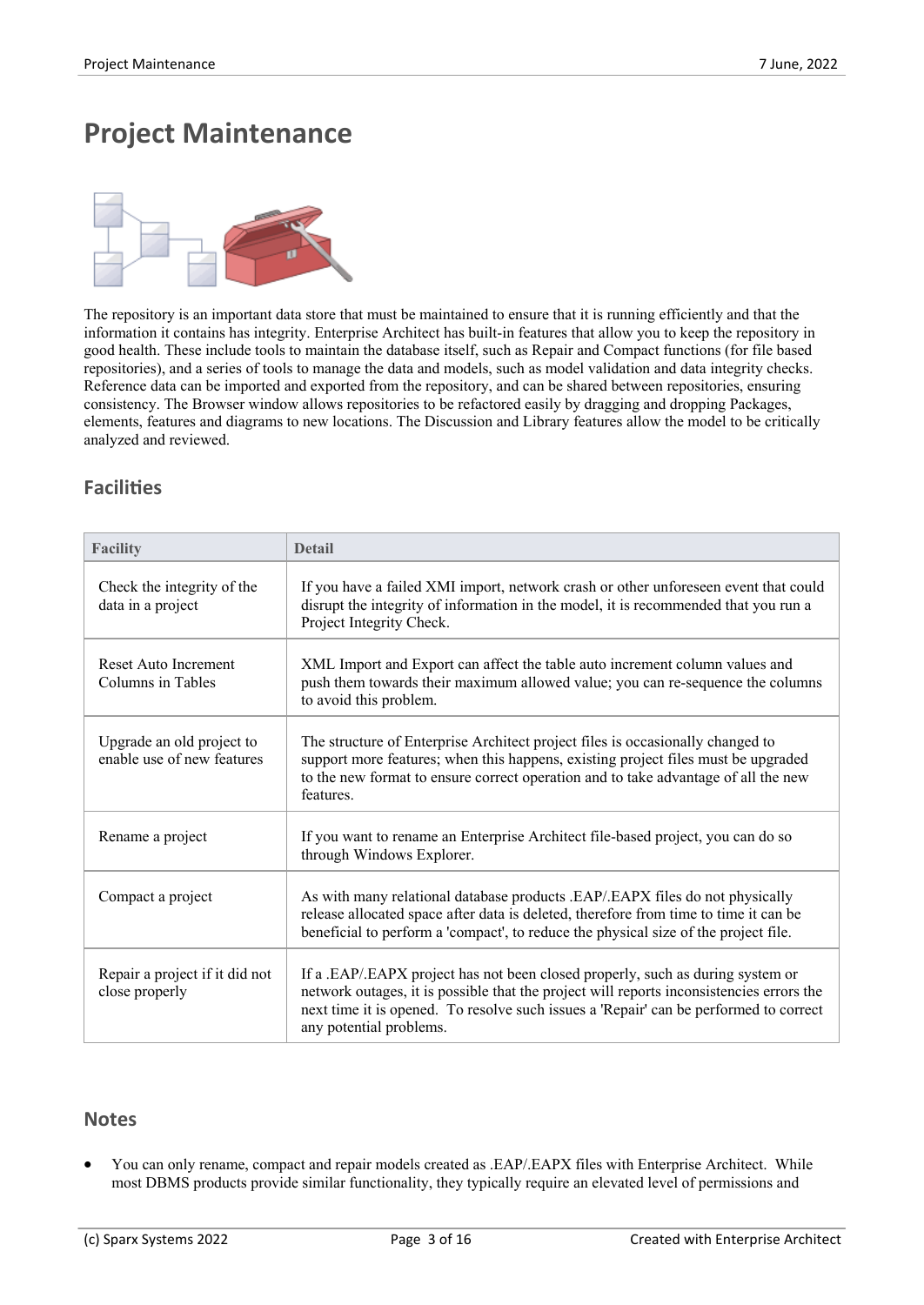therefore usually performed by your Database Administrator (DBA).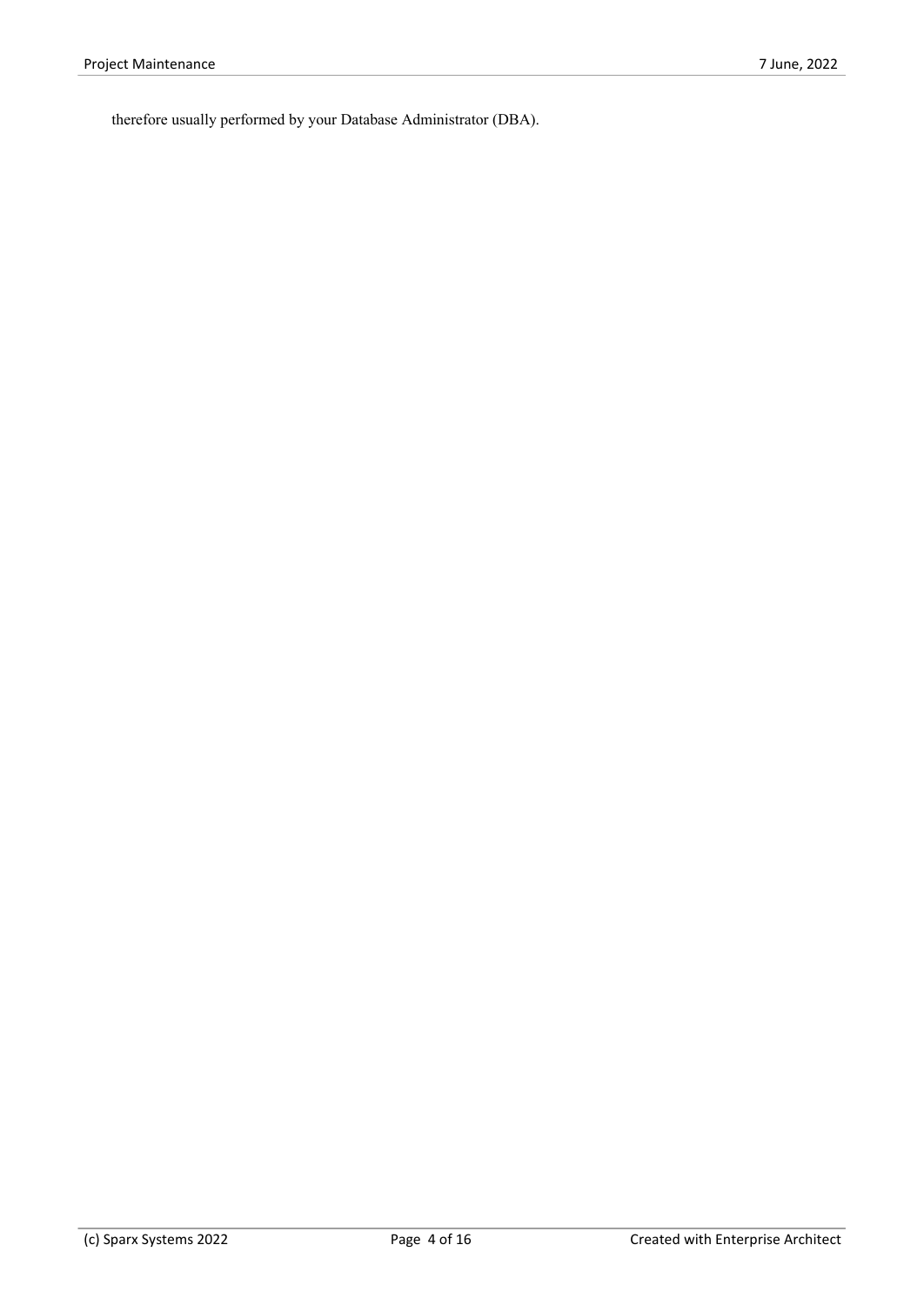# **Maintenance Overview**

An Enterprise Architect repository is continuously evolving as you add new items or change or delete existing items. During this evolution events can occur thathave some minor internal impact on the integrity of the records stored in the database. New product enhancements are also made as a result of the company's strong commitment to innovation and from feedback from customers. These enhancements need to be incorporated into existing product installations so that customers continue to derive the benefit and value from the tool. In this topic you will learn about some of the remedial functions that can be used to keep you repository in good health and operating at optimal speed as listed below:

- Check Project Data Integrity perform a health check
- Reset Auto Increments reset the auto-increment column on system tables
- Upgrade a Project augment the files to support new features or enhancements
- Run SOL Patches run a SOL script to correct or enhance a database
- Rename a Project change the name of a project file
- Compact a Project decrease the size of a file based database
- · Repair a Project correct a problem due to file corruption from an unexpected network shutdown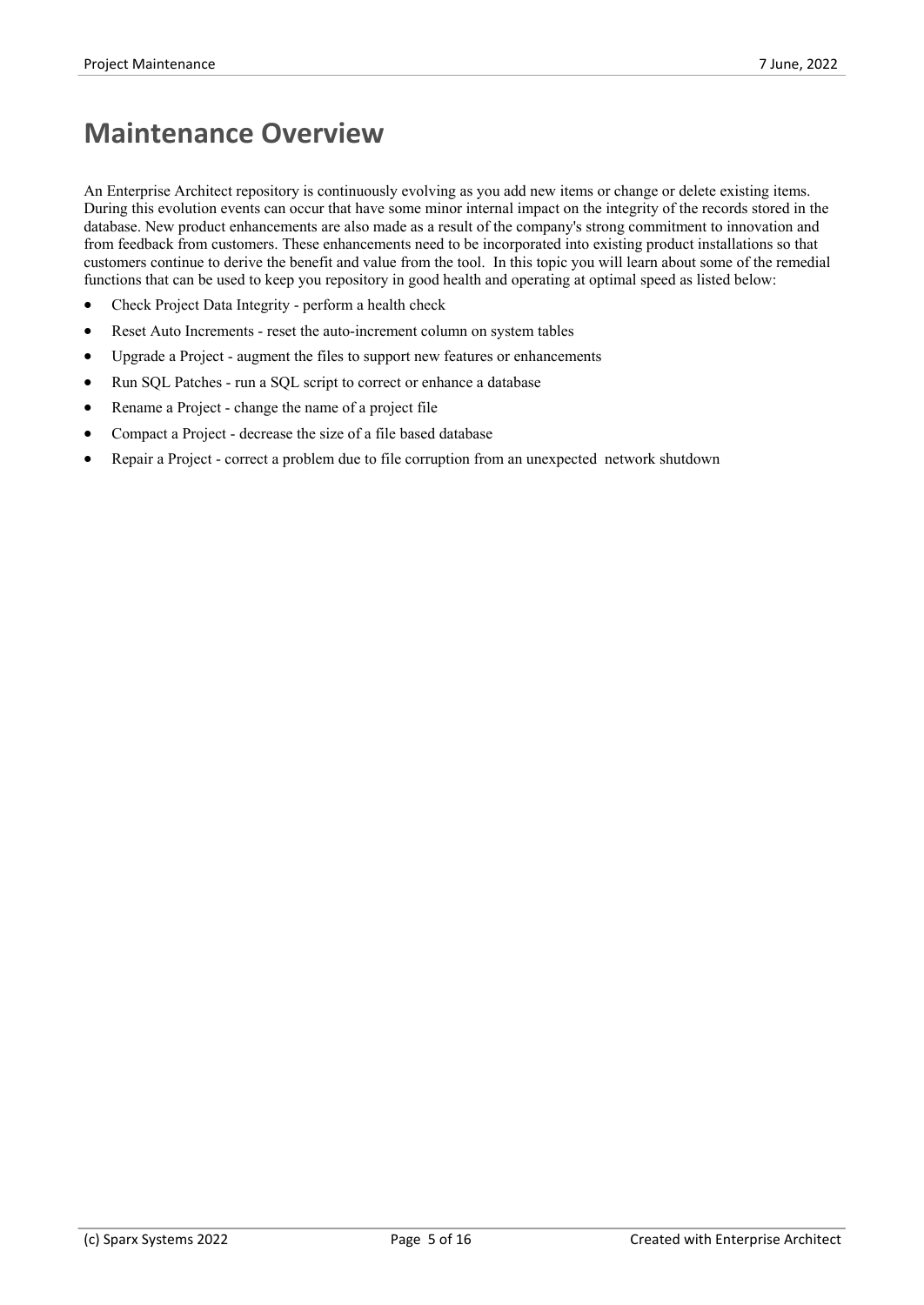# **Check Data Integrity**

Over time as the models in your repository evolve small aberrations can occur in the database typically as a result of badly formed XMI imported from third-party systems or network crashes orother unforeseen events that disrupt the integrity of information in the repository. To ensure yourrepository is in good-health it is recommended that you run the Project Integrity Check function to check that your project data is structurally complete.

You can select a variety of items to check. The integrity check examines all database records and ensures there are no 'orphaned' records orinaccurate or unset identifiers. This function does NOT check UML or other modeling language conformance, only the data relationships and repository structure. So it will check that all attributes have identifiers but it will NOT check that you have used the correct relationship between a Use Case and an Actor.

project-integrity-check-report

You can conveniently run the integrity checker first in Report mode to discover and analyze problems located by the Integrity Checker. Once you have looked through the list of Problems that the check has found and viewed the proposed actions you can and then run it again in 'Recover/Clean' mode.

Other than for quite small repositories It is recommended that you don't run all the available checks at the same time as this can take some time to complete. Either run them individually or in small sets.

When Enterprise Architect 'Cleans' the model, it attempts to recover any lost Packages and Elements, and generates a new Package called Recovered. Check through any elements that are found and, if required, drag them back to where they belong in the Browser window. If they are not required, you can choose to delete them or export them as an XMI export to serve as a backup.

#### **Access**

| Ribbon<br>Settings > Model > Integrity > Project Integrity |  |
|------------------------------------------------------------|--|
|------------------------------------------------------------|--|

### **Check the data integrity of your project**

| <b>Step</b> | <b>Action</b>                                                                                                                                                                         |
|-------------|---------------------------------------------------------------------------------------------------------------------------------------------------------------------------------------|
|             | Open the project.                                                                                                                                                                     |
| 2           | Select the 'Project Integrity Check' menu option.<br>The 'Project Integrity Check' dialog displays.                                                                                   |
| 3           | Select the checkbox for each check to run:<br>Package Structure<br>$\bullet$<br>Object Structure<br>$\bullet$<br><b>Object Features</b><br>All GUIDs<br>$\bullet$<br>Cross References |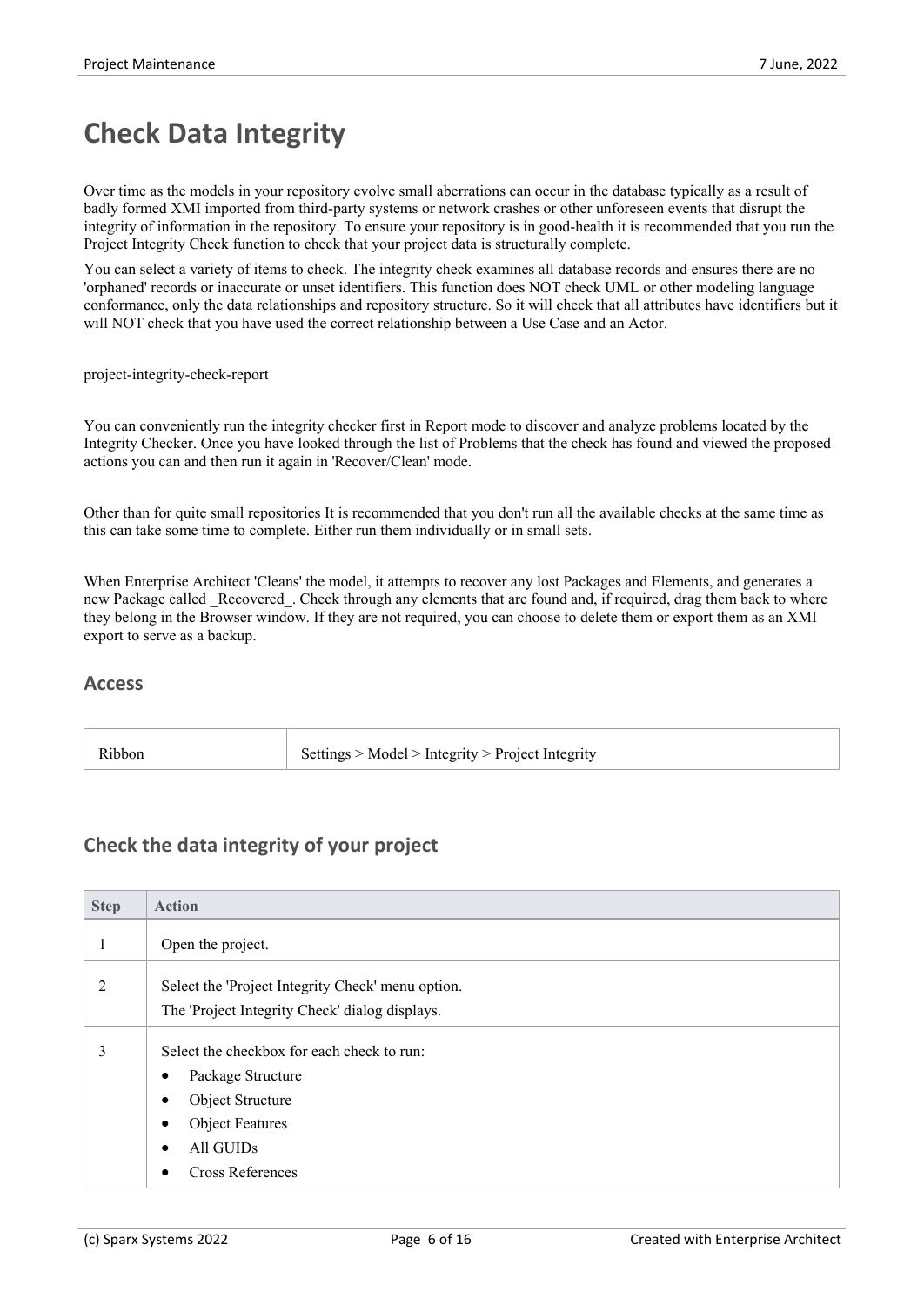|   | Connectors                                                                                                                     |
|---|--------------------------------------------------------------------------------------------------------------------------------|
|   | UML 2.0 Migration                                                                                                              |
|   | Select either:                                                                                                                 |
|   | The 'Report Only' option to just view a report on the state of your model, or                                                  |
|   | The 'Recover/Clean' option to recover and clean your project; before selecting this option, back up<br>your project file first |
| 5 | To write a log of the integrity check, click on the Save Results button and select a log file.                                 |
| 6 | Click on the Go button to run the check.                                                                                       |
|   | If you want to display the resulting information in a more readable layout, you can resize the dialog and<br>its columns.      |

### **UML 2.0 Migration**

The UML 2.0 Migration check enables you to migrate the project from UML 1.3 semantics to UML 2.0 semantics. The migration process currently converts activities that are invocations of operations into called operation actions as per the UML 2.0 specification.

The UML 2.0 Migration option is an exclusive process that does not enable any of the other checks to be selected. When you click on the Go button to perform the migration, a prompt displays for you to confirm the operation.

#### **Notes**

In the Corporate, Unified and Ultimate Editions of Enterprise Architect, if security is enabled you must have 'Check Data Integrity' permission to perform a data integrity check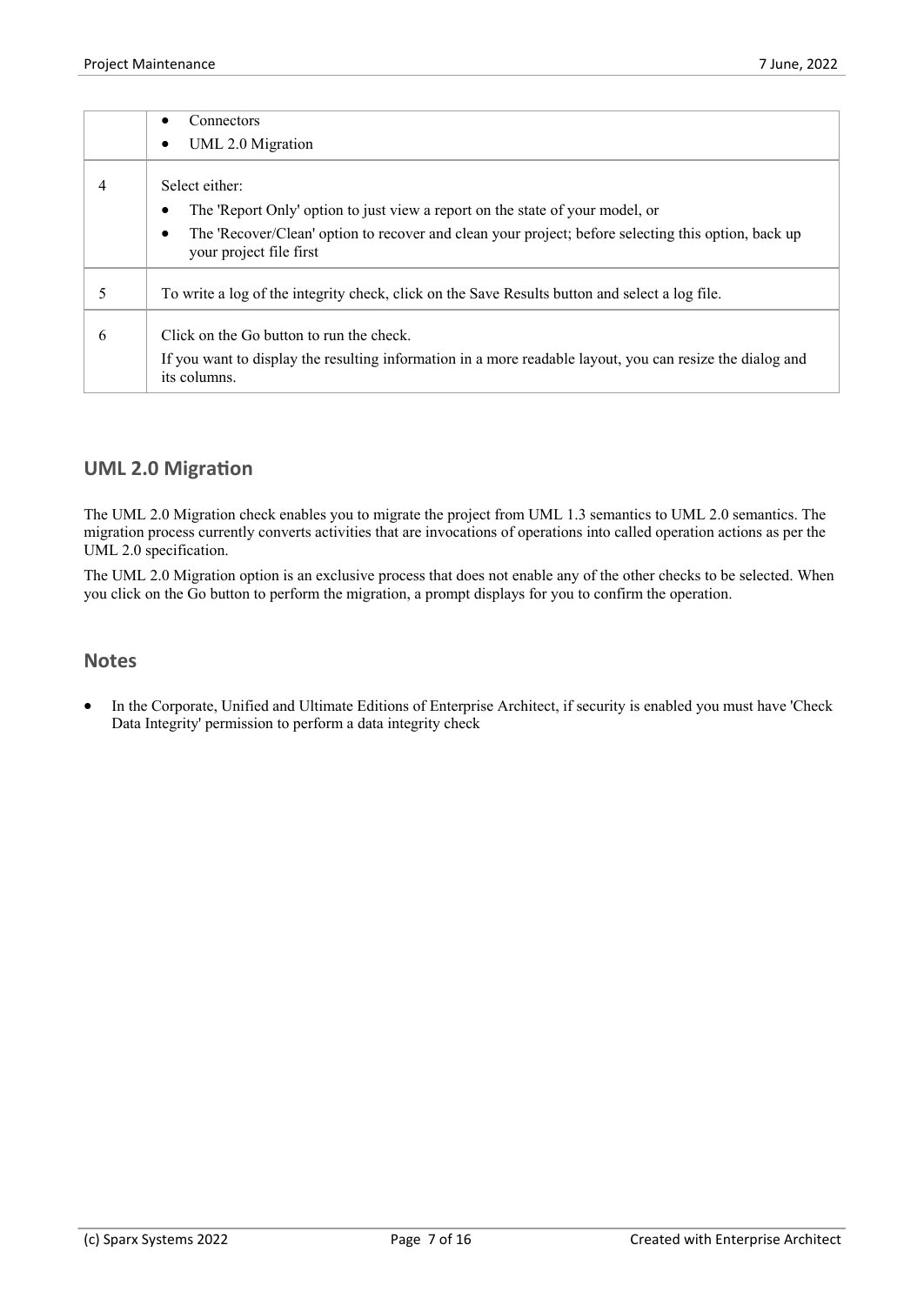# **Reset Auto Increments**

Enterprise Architects models are natively stored in tables in a relational database and the tool uses the auto-increment feature of these database system to when inserting new rows in its system tables. There are a number of operations such as bulk imports and exports from XML files that can cause a table's auto-increment column to approach its largest allowed value. This topic explains how to correct this issues and to re-sequence the values in any affected tables .

### **Impacts**

| <b>Impact Due To</b> | Impact                                                                                                                                                                                                        |
|----------------------|---------------------------------------------------------------------------------------------------------------------------------------------------------------------------------------------------------------|
| XML Export/Import    | XML Export/Import can cause gaps in the numbering sequence of auto increment<br>columns.                                                                                                                      |
|                      | Each XML Import deletes rows from several tables; the import then adds rows<br>starting from the largest previous value of the auto increment column.                                                         |
|                      | Repeated XML imports can result in the value of the auto increment approaching<br>the maximum value of the database datatype; for example, SQL Server's int<br>datatype has a maximum value of 2,147,483,647. |
| Replication          | Large auto increment values can also arise where the project originated as an EAP<br>replica or design master.                                                                                                |
|                      | The Jet engine assigns random values for auto increment columns with each XML<br>Import into the project.                                                                                                     |
|                      | These random values can approach the maximum range of the repository data type,<br>which could present a problem when the EAP project is transferred to a repository.                                         |

### **Access**

| Settings > Model > Integrity > Reset IDs<br>Ribbon |
|----------------------------------------------------|
|----------------------------------------------------|

### **Re-sequence auto increment columns**

| <b>Step</b> | <b>Action</b>                                                                                                                                                |
|-------------|--------------------------------------------------------------------------------------------------------------------------------------------------------------|
|             | Open the project.                                                                                                                                            |
|             | Select the 'Reset IDs' menu option.                                                                                                                          |
|             | A dialog displays listing all non-empty tables that contain an auto increment or identity column.<br>The 'Rows' column shows the number of rows in the table |
|             | The 'Maximum ID' column shows the current maximum value of the auto increment column                                                                         |
|             | The 'Action' column shows either 'No Action' or 'Reset', depending on how close the column value is<br>٠<br>to the datatype's maximum                        |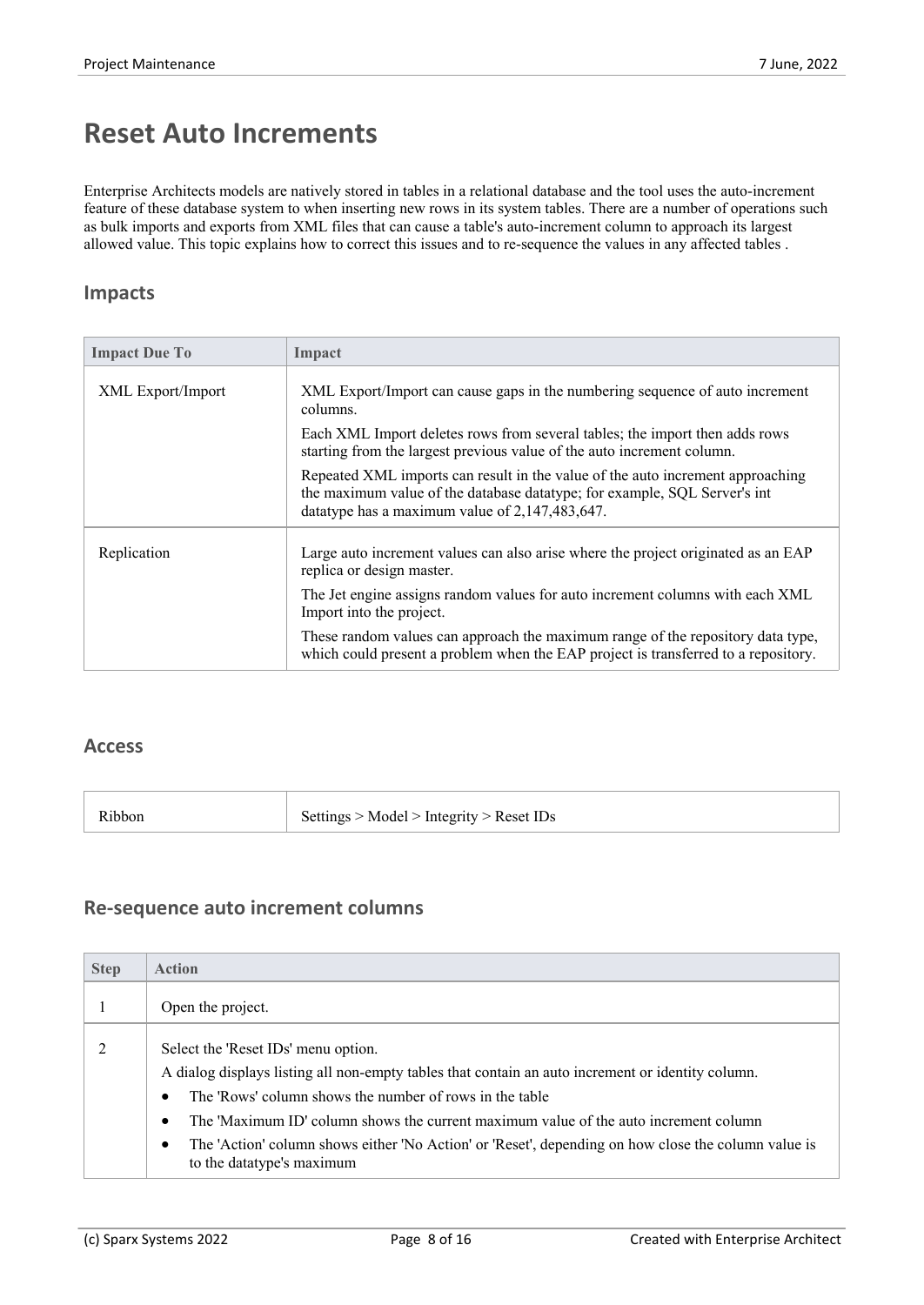| Tables requiring a reset are automatically selected in the list.  |
|-------------------------------------------------------------------|
| Click on the Go button to reset the auto increment column values. |

- · Connection to the project must be via a **direct** connection; IDs cannot be reset while the connection to the repository is via Pro Cloud Server
- Project Auditing must be disabled before IDs can be reset
- MySQL repositories will require re-starting of the MySQL server so that the reset auto increment columns start from the reset value
- · While strict not necessary, Sparx System would recommend that this task is performed when all users are not actively using the Project
- · Sparx System recommend that a backup of the Project should be done both before and after performing a Reset of Table Auto Increment columns
- In the Corporate, Unified and Ultimate Editions of Enterprise Architect, if security is enabled you must have 'Check Data Integrity' permission to reset IDs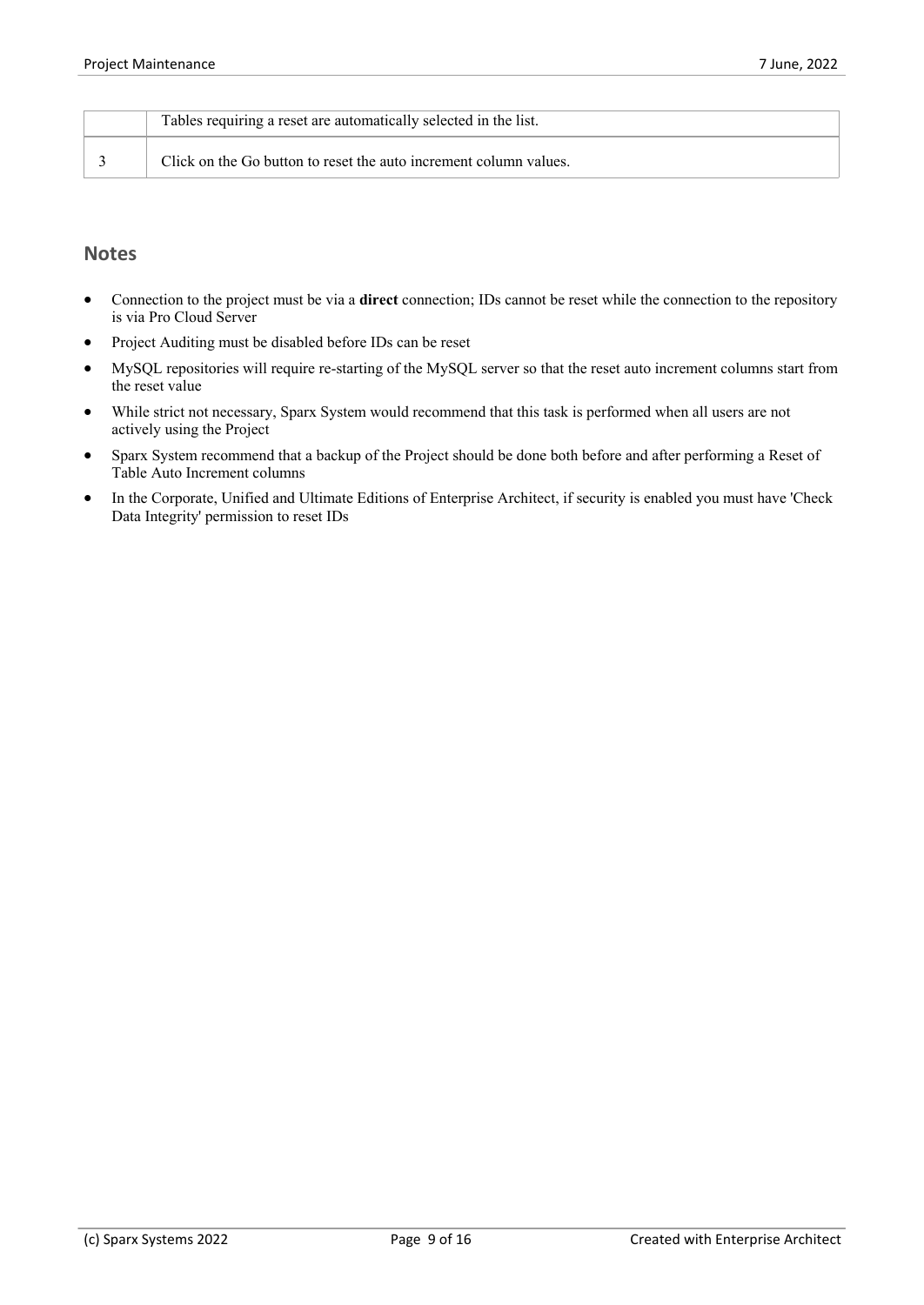# **Upgrade a Project**

The structure of Enterprise Architect project files is occasionally changed to support new features. In such cases, the project might have to be upgraded. Upgrading to the new file structure isa simple and quick process that brings your project to the current level to:

- Ensure correct operation and
- Support all the latest Enterprise Architect features

### **Initial Check**

When you load a project that was created in an earlier release of Enterprise Architect (for example, an archived project) using a recent release of Enterprise Architect, the system determines whether the project should be upgraded and, if the upgrade is necessary, displays the Upgrade Wizard.

# **The Upgrade Project Wizard**

The Upgrade Project Wizard takes you through the upgrade process and:

- · Advises you of the necessity to upgrade
- Advises you to back up the current project; it is essential to back up before any changes are made
- Checks which upgrade path is required
- Guides you through the steps to perform the upgrade
- Opens the newly converted project

- If you are using replication in your models, and the upgrade wizard detects that the project you are opening is a replica and not a Design Master, a different upgrade path is required
- · Once upgraded, the project cannot be opened with the version of Enterprise Architect in which it was created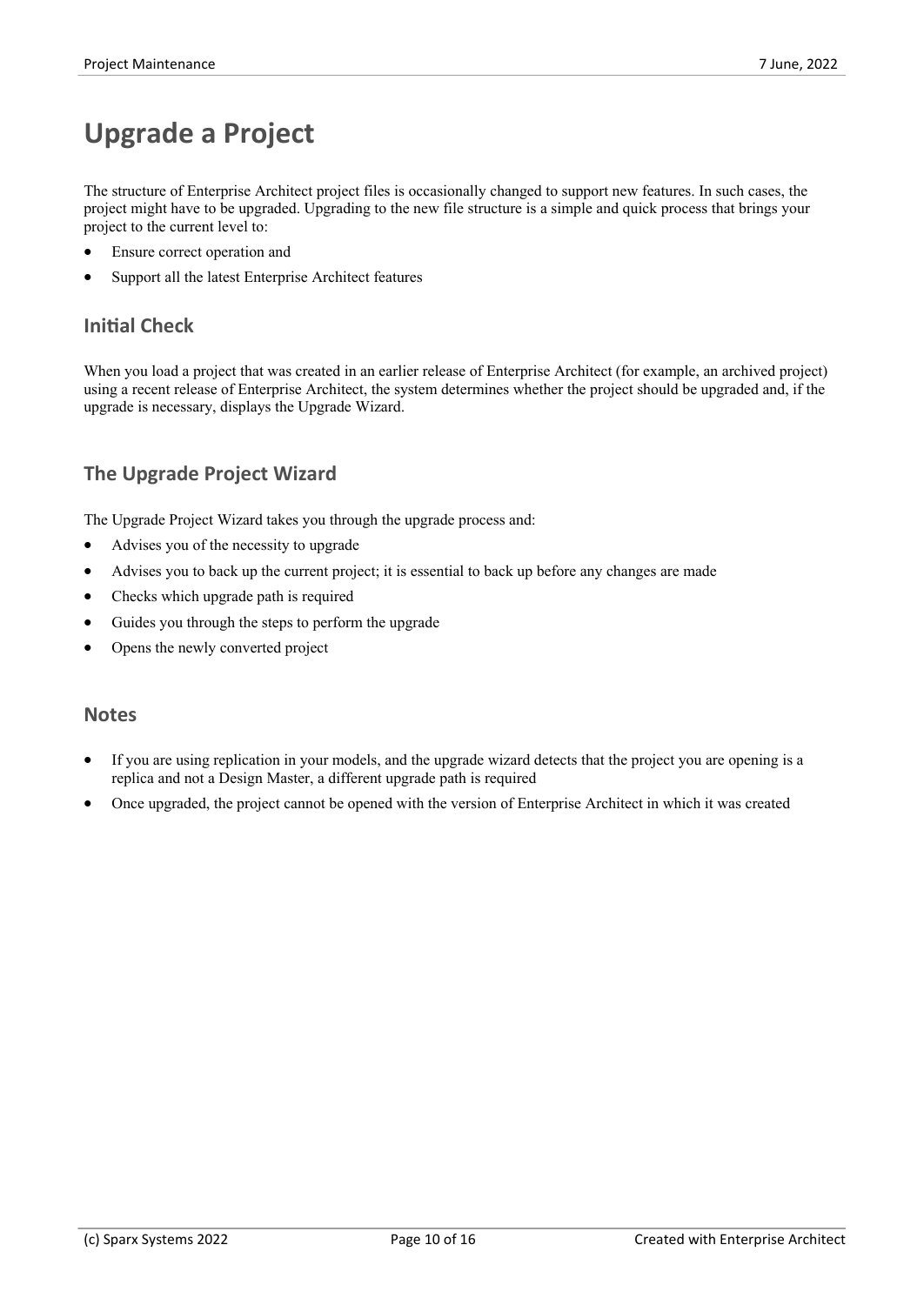# **Upgrade Replicas**

Models that have replication features added might have to be upgraded differently from regular projects.

- If the model is a Design Master (the root model of all other replicas) then you can upgrade the model to suit the current version of Enterprise Architect; after upgrading a Design Master you should re-create the replicas, rather than synchronizing
- · If the model is not a Design Master, you must first remove the replication features, then upgrade the project in the normal manner; the Upgrade Wizard guides you through the steps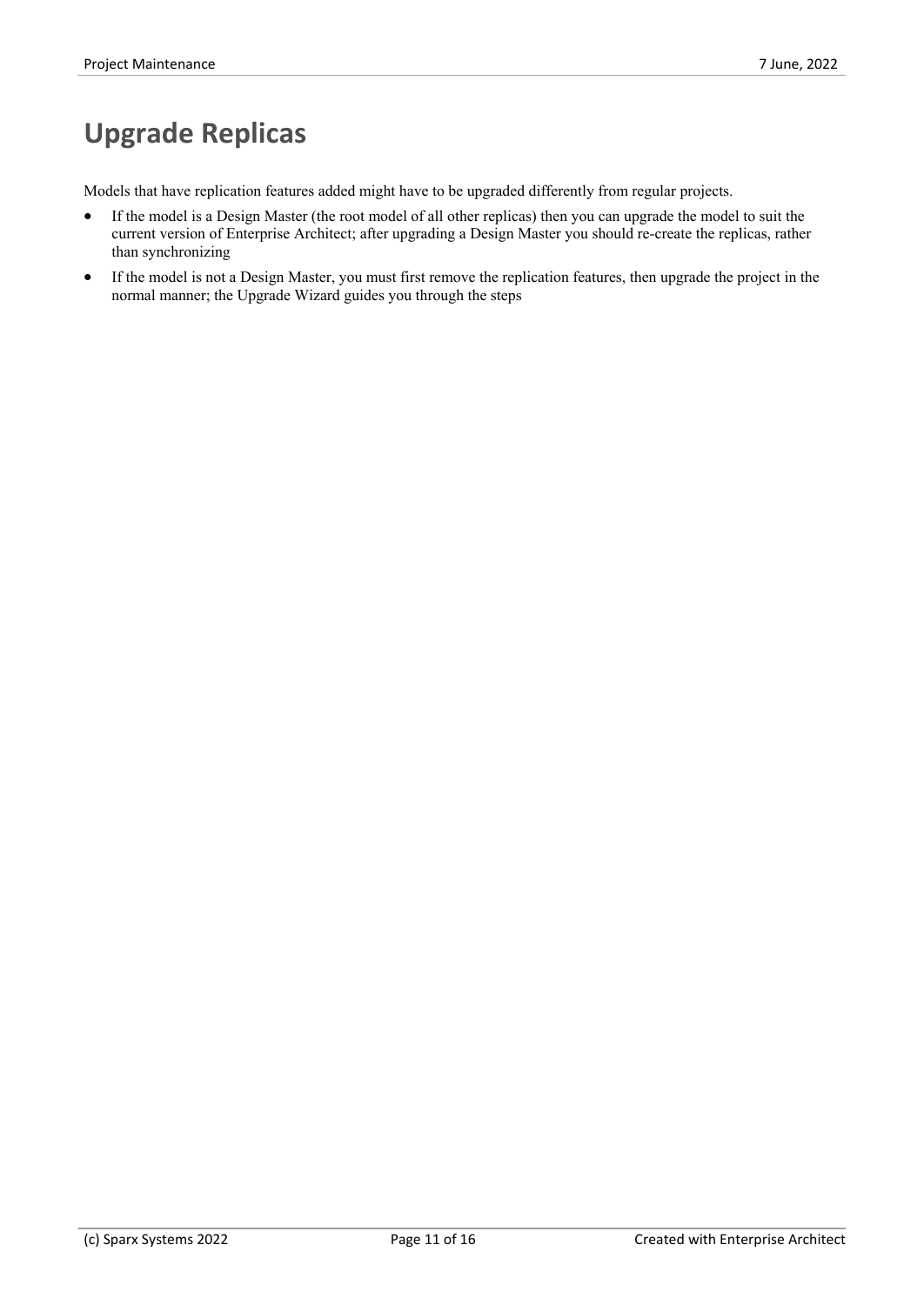# **Run SQL Patches**

Enterprise Architect is a robust platform and there are many internal checks that are applied to ensure that the integrity of the information in the repository is maintained. Occasionally an issue might arise and Sparx Systems may choose to release a patch to that to rectify the problem.

The patch generally checks how many records are to be updated, and reports on what is to be done.

#### **Access**

| Ribbon | Settings > Model > Integrity > Run Patch |
|--------|------------------------------------------|
|        |                                          |

### **Run SQL Patch**

|   | Open Enterprise Architect and load the Project that requires the patch applied.                                                  |
|---|----------------------------------------------------------------------------------------------------------------------------------|
|   | Select the 'Run Patch' option.                                                                                                   |
|   | The 'Run Patch' dialog displays.                                                                                                 |
| 3 | Click the Browse button and select the supplied patch file (*.XML) in the file browser.                                          |
|   | Upon loading the select file, the Description will then be loaded with the explanation of what action the<br>patch will perform. |
| 4 | Click the Run button to apply the patch to the current Project.                                                                  |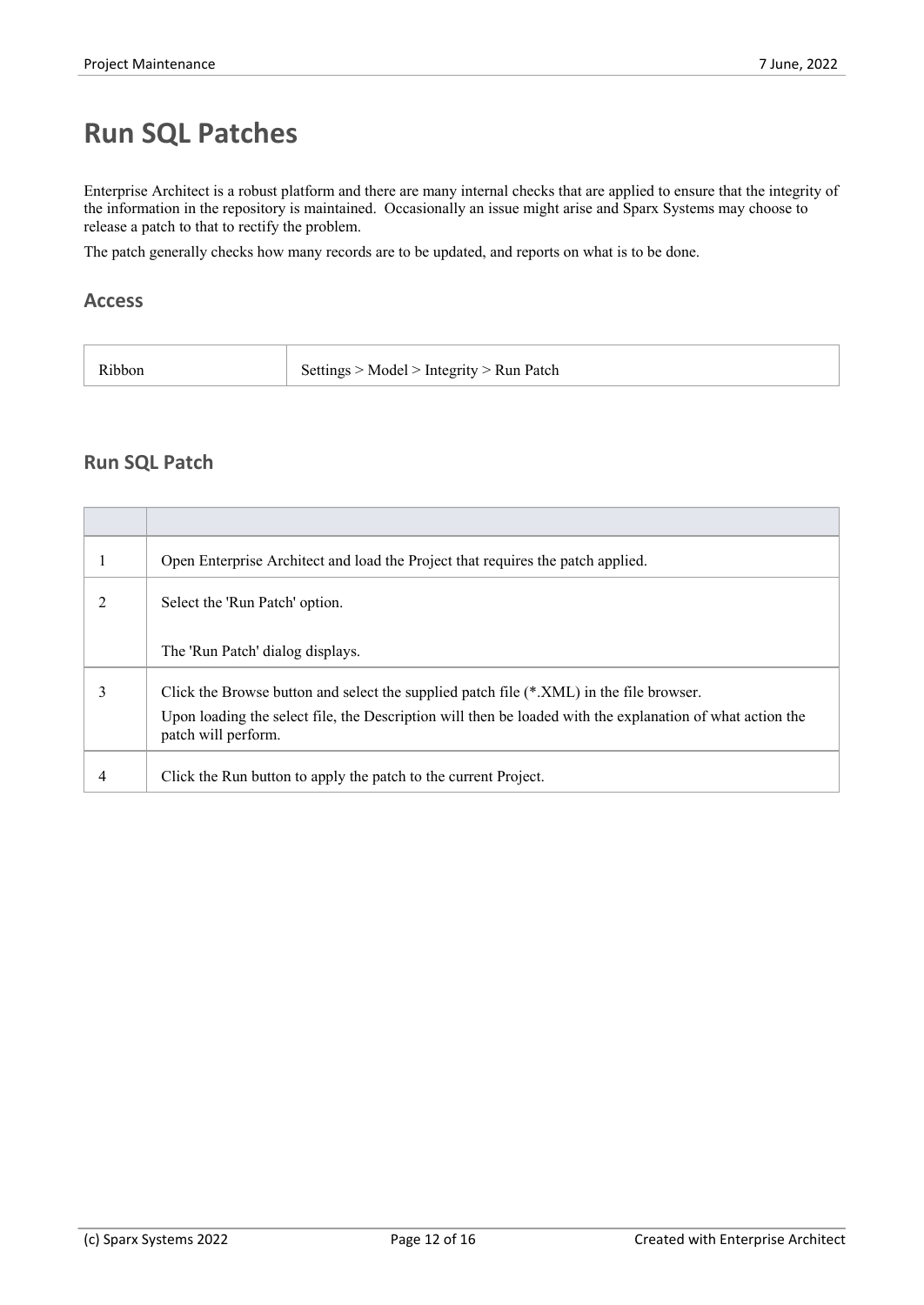# **Rename a Project**

Occasionally the purpose of your repository may change, or you may for any number of reason want to change its name.<br>While you can change the name of the root package in the repository to change the name of the repository need to rename the file at the Windows file system level, using Windows Explorer.

### **Rename an Enterprise Architect project file**

| <b>Step</b> | <b>Action</b>                                                                                                                                     |
|-------------|---------------------------------------------------------------------------------------------------------------------------------------------------|
|             | If you have the project open, close it.                                                                                                           |
| 2           | Ensure no other users have the file open.                                                                                                         |
| 3           | Open Windows Explorer and navigate to the project.                                                                                                |
| 4           | Rename the project file using Windows Explorer.                                                                                                   |
|             | You should keep the file extension to preserve compatibility with the default project type, as installed in<br>the registry at installation time. |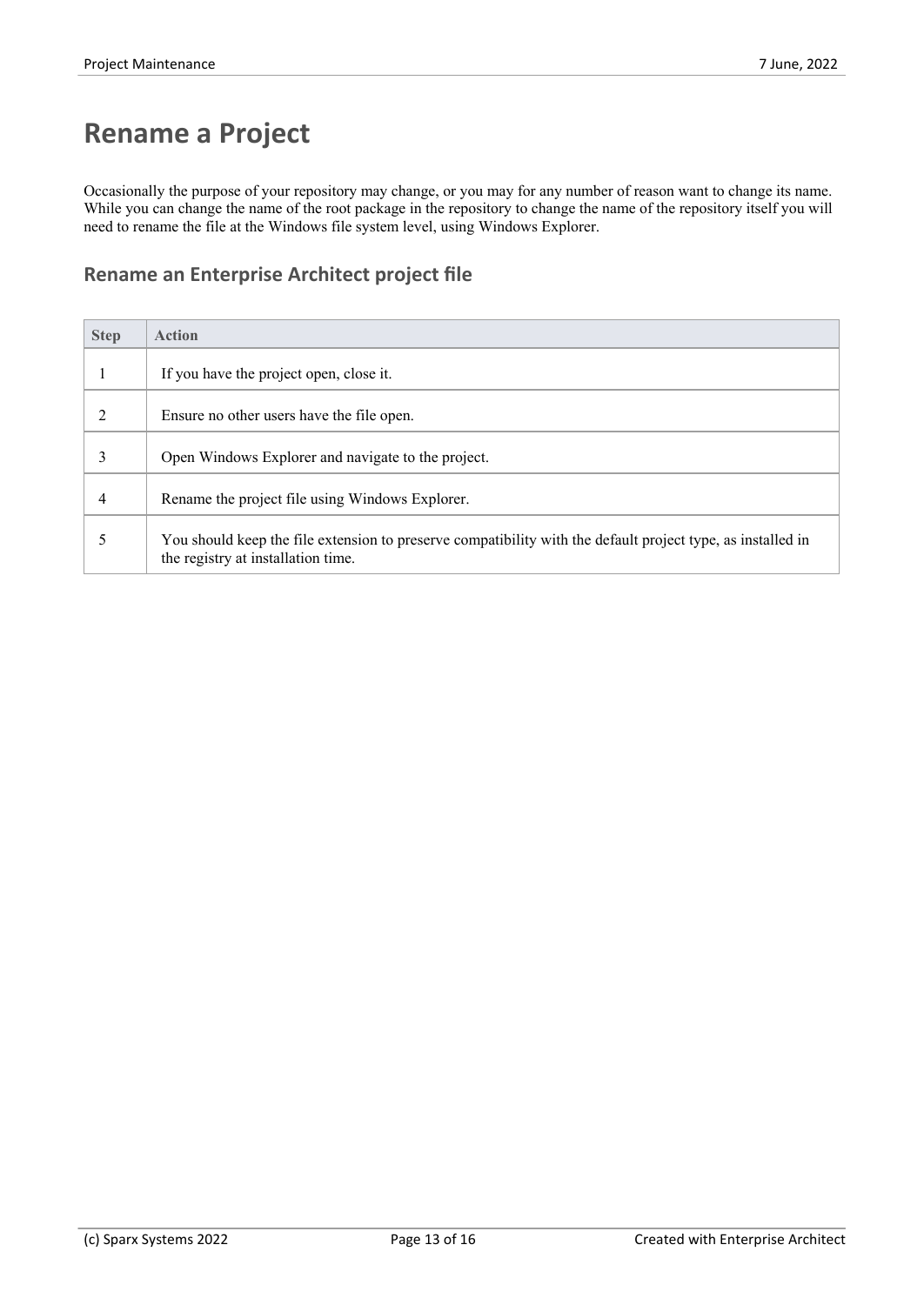# **Compact a Project**

After a period of time, through general use, a project .eap file might occupy more disc space than necessary. You can move the project to a local drive and compact the file to recover the unused space.

### **Access**

| Settings > Model > Integrity > Manage .EAPX/.EAP File > Compact .EAPX/.EAP<br>Ribbon<br>File |
|----------------------------------------------------------------------------------------------|
|----------------------------------------------------------------------------------------------|

# **Compact a project**

| <b>Step</b> | <b>Action</b>                                              |
|-------------|------------------------------------------------------------|
|             | If you have the project open, shut it down.                |
|             | Ensure no other users have the file open.                  |
|             | Select the 'Compact .EAPX/.EAP File' menu option.          |
| 4           | Follow the on-screen instructions to complete the process. |

- Always compact projects on a local drive, never on a network drive
- In the Corporate, Unified and Ultimate Editions of Enterprise Architect, if security is enabled you must have 'Administer Database' permission to compact a project